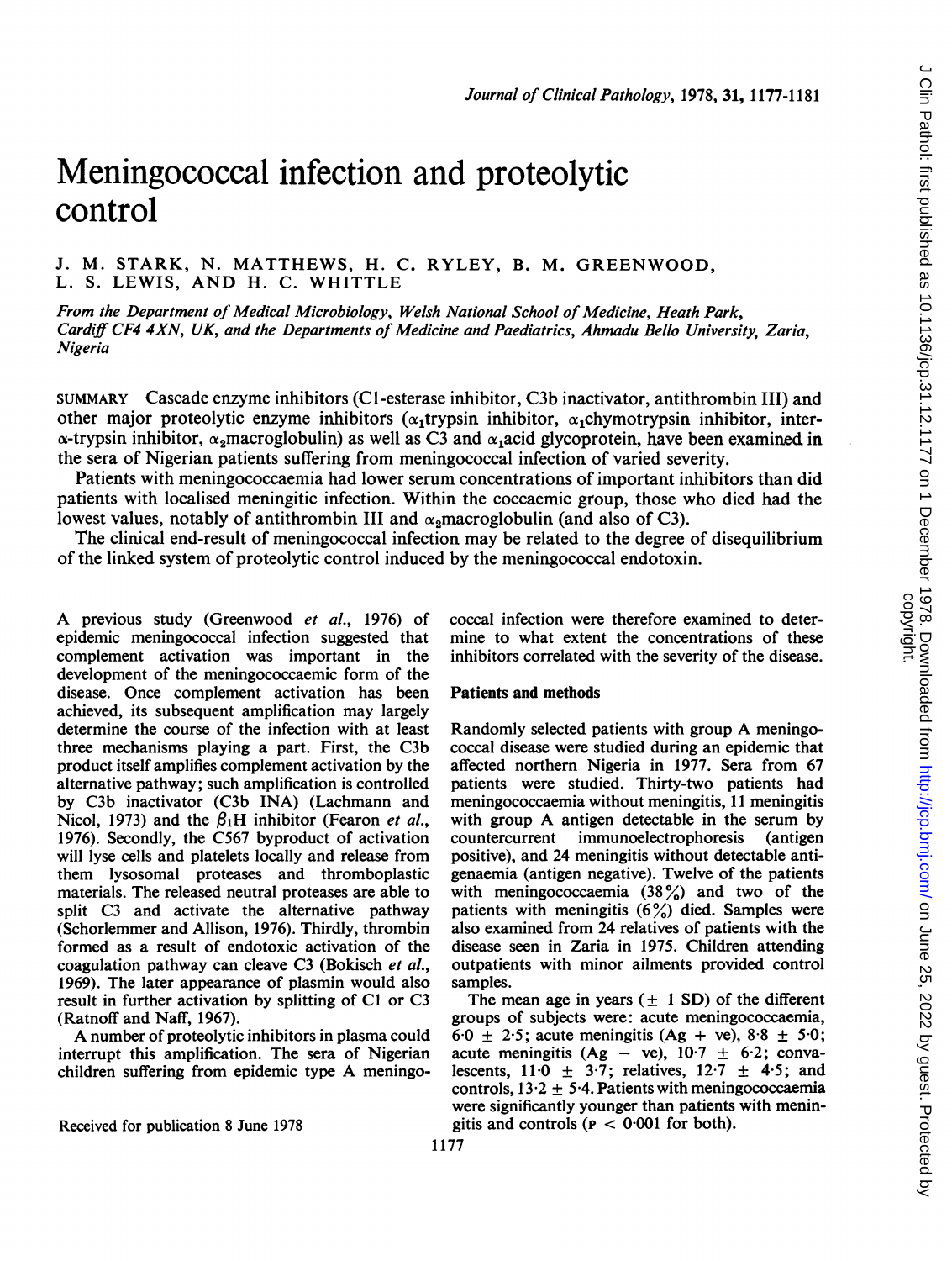ESTIMATION OF PROTEIN COMPONENTS An electroimmunoassay technique (Ryley et al., 1975) was used to estimate C3, Cl-esterase inhibitor  $(CI$  INH), C3b inactivator  $(C3b$  INA), antithrombin III (AT III),  $\alpha_2$ macroglobulin ( $\alpha_2$ M),  $\alpha_1$ chymotrypsin inhibitor ( $\alpha_1CI$ ),  $\alpha_1$ trypsin inhibitor ( $\alpha_1TI$ ), inter- $\alpha$ -trypsin inhibitor (I- $\alpha$ -TI),  $\alpha_1$ acid glycoprotein  $(\alpha_1 AGP)$ , and C-reactive protein (CRP). Rabbit antisera against C3b INA,  $\alpha_1$ CI,  $\alpha_1$ TI, and  $\alpha_2$ M were prepared in Cardiff from purified antigens. The monospecific sera used in the other tests were obtained from Hoechst Pharmaceuticals Ltd, Hounslow, Middlesex. Absolute values (for all but C3b INA) of the control samples were estimated against the Hoechst standard serum and plasma controls. The final results were expressed as a percentage of the mean value obtained in the control subjects. Concentrations are indicated in the text by square brackets.

Meningococcal antigen titres were measured by countercurrent immunoelectrophoresis on doubling dilutions of serum (Greenwood et al., 1971).

#### **STATISTICS**

The comparisons were made by a two-tailed Student's  $t$  test.

#### **Results**

#### PATIENTS

#### Complement and complement inhibitors

[C3] and [C3b INA] were significantly reduced  $(P < 0.001$  with both) in patients with meningococcaemia but not in patients with meningitis (Fig. la, b). Patients with meningococcaemia who died had lower [C3] ( $P < 0.01$ ) and [C3b INA] ( $P < 0.05$ ) than survivors (Table).

Mean [C] INH] were significantly raised in both Ag + ve and Ag – ve meningitis patients ( $P < 0.02$ ) and  $\langle 0.05,$  respectively) but not in patients with meningococcaemia (Fig. Ic).

#### Antithrombin III

[AT III] was significantly depressed ( $P < 0.001$ ) in patients with meningococcaemia but not in patients with meningitis (Fig. 1d). Coccaemic patients who died had a significantly lower ( $P < 0.005$ ) mean [AT III] than patients who survived (Table).

#### Other protease inhibitors

Each of the four major inhibitors behaved differently.  $[\alpha_1$ CI] was significantly increased in patients with



Fig. <sup>I</sup> Responses of certain plasma protein components in meningococcal infection. In each histogram the groups, left to right are: acute meningococcaemia, antigen positive  $(Ag + ve)$  meningitis, antigen negative  $(Ag - ve)$ meningitis, and convalescent.  $\star$  P < 0.01  $\star$  P < 0.001. The concentrations are expressed as percentages of control mean except for C-reactive protein expressed as mg/dl: (a) C3; (b) C3b inactivator (C3b INA); (c) C1esterase inhibitor (C<sub>1</sub> INH); (d) Antithrombin III (AT III); (e) a<sub>1</sub>chymotrypsin inhibitor; (f) a<sub>1</sub>trypsin inhibitor; (g) Inter-a-trypsin inhibitor; (h) a<sub>2</sub>macroglobulin; (i) a<sub>1</sub>acid glycoprotein; (j) C reactive protein (CRP).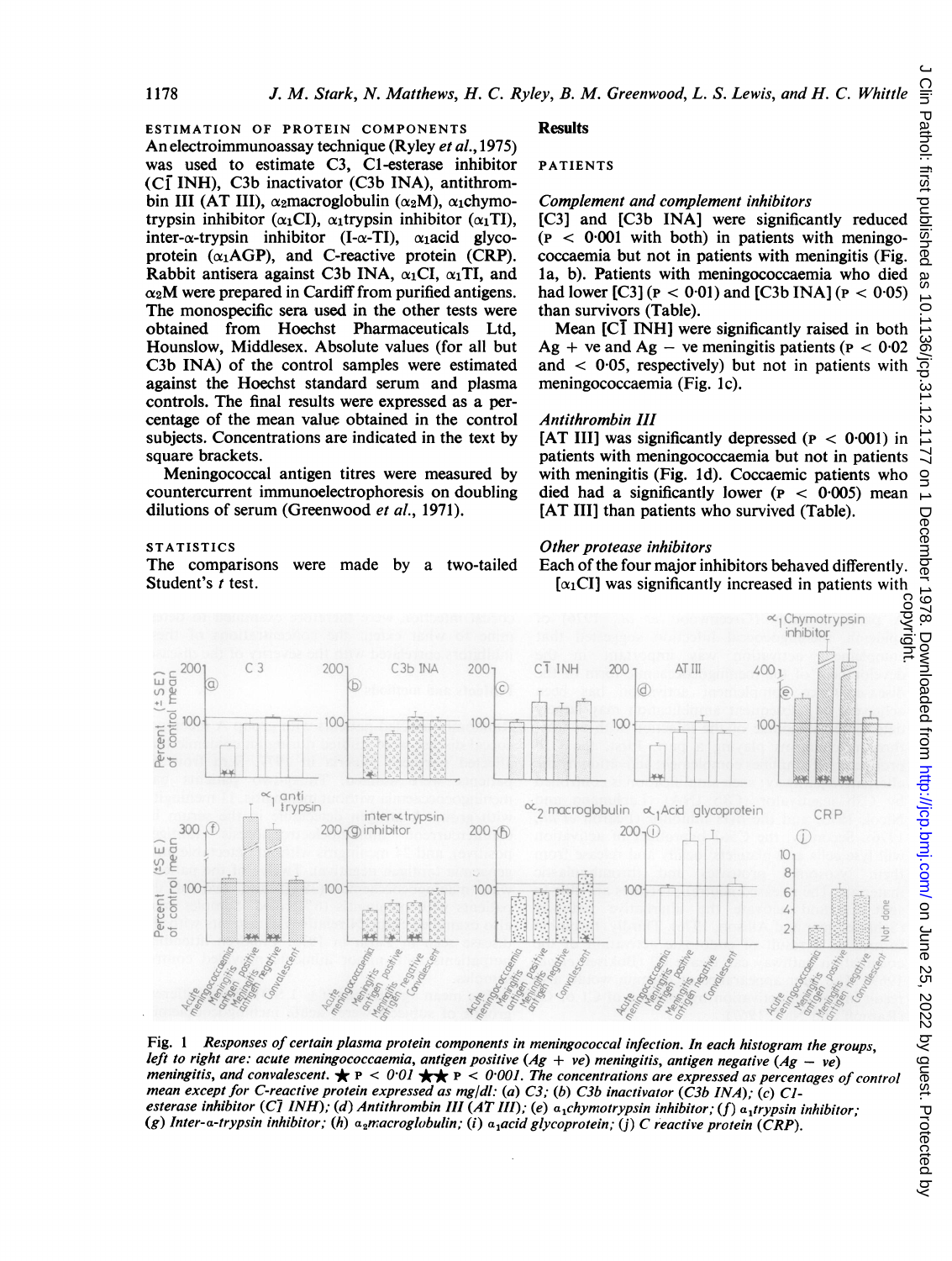| ИС       | No | Ag<br>titre<br>**** | C3<br>$***$     | $C3b$ $INA$<br>$***$ | CĪ INH<br>٠          | AT III<br>****  | $a_1CI$              | $a_1TI$             | $I a-TI$           | a, M                      | $a_1AGP$                | <b>CRP</b>             |
|----------|----|---------------------|-----------------|----------------------|----------------------|-----------------|----------------------|---------------------|--------------------|---------------------------|-------------------------|------------------------|
| ıtal     | 12 | 4.3<br>$\pm$ 1.3    | 41.8<br>$+24.8$ | 65.5<br>$\pm$ 15.0   | $84 - 3$<br>$+20.8$  | 48.5<br>$+15.9$ | $133 - 1$<br>± 35.2  | $102 - 6$<br>± 39.2 | 49.8<br>$±$ 15.4   | 75.6                      | $101 - 2$<br>$\pm$ 31.2 | 2.35                   |
| วท-fatal | 20 | 1.0<br>$+1.7$       | 64.4<br>$+20.5$ | 78.2<br>$+16.0$      | $107 - 0$<br>$+35.5$ | 73.8<br>$+21.1$ | $159 - 1$<br>$+52.0$ | 117.5<br>± 55.1     | 56.6<br>$\pm$ 15.9 | ± 21.4<br>87.5<br>$+27.1$ | $106 - 0$<br>$+28.8$    | ±1.60<br>1.98<br>±1.39 |

able Concentration of reactants in fatal and non-fatal acute meningococcaemia  $(AMC)$ 

Hesults expressed as a percentage of the mean control values  $\pm$  SD, except for Ag as  $\log_3$  of reciprocal titre.

Where no antigen detected, log, titre taken as 0.

Antigen detected in all sera from fatal AMC; in 8 of 20 non-fatal AMC sera. In comparison between the fatal and non-fatal groups: \*\*\*\*  $p < 0.005$ 

\*\*\*  $P < 0.025$ \*\*  $P < 0.01$  $*_{P}$  < 0.05

coccaemia and meningitis (Fig. 1e). This increase, however, was not so great ( $P < 0.01$ ) in patients with coccaemia as in patients with meningitis.

 $\lceil \alpha_1 \text{TI} \rceil$  was significantly raised in patients with meningitis but not in patients with coccaemia (Fig.  $1<sub>f</sub>$ 

 $[I-\alpha-TI]$  was significantly reduced in all groups.

A decrease in the mean serum  $\lceil \alpha_2 M \rceil$  was found in patients with meningococcaemia (Fig. 1h), this reduction being due to the low concentrations found in patients who subsequently died (Table). In convalescence, an increase ( $P < 0.01$ ) was found only with this inhibitor (Fig. 1h).

#### Other acute-phase reactants

The behaviour of  $\alpha_1$ AGP was similar to that of  $\alpha_1$ TI, being significantly increased only in patients with meningitis (Fig. 1i). Significantly raised [CRP] was found in all groups (Fig. 1j) but meningococcaemic patients had a significantly lower concentration than patients with meningitis ( $P < 0.001$ ).

#### Antigen titre

Circulating antigen was detected in 22 of the patients with meningococcaemia. The mean titre in patients who died was significantly higher than in the survivors (Table).

#### **RELATIVES**

Mean serum concentrations of C3, C3b INA, CI INH, AT III,  $\alpha_1CI$ ,  $\alpha_1TI$ , I- $\alpha$ -TI,  $\alpha_2M$ , and  $\alpha_1AGP$ in relatives of patients with meningococcal infections did not differ significantly from those of controls.

#### CONTROLS

The absolute values of control sera were (as mg/dl): C3, 85.7  $\pm$  21.4; C1 INH, 24.9  $\pm$  8.1; AT III,  $40.2 \pm 8.5$ ;  $\alpha_1$ CI, 57.4  $\pm$  12.2;  $\alpha_1$ TI, 191.0  $\pm$  66.6; I-α-TI, 63.4  $\pm$  19.9; α<sub>2</sub>M, 341.0  $\pm$  95.6; α<sub>1</sub>AGP, 77.7  $\pm$  27.9. CRP, 0.4  $\pm$  0.7.

The C3b INA control values were  $115.2 \pm 29.5\%$ of a mean adult Caucasian value.

# **Discussion**

In the meningococcaemic patients the most striking observations were low [C3], [C3b INA], [AT III], and  $[I-\alpha-T]$  with the lowest concentrations in those patients who died, whereas in the meningitic patients the concentrations of these substances (with the exception of I- $\alpha$ -TI) were not reduced, and indeed  $\lceil \alpha_1 \text{TI} \rceil$ ,  $\lceil \alpha_1 \text{CI} \rceil$ , and  $\lceil \alpha_1 \text{AGP} \rceil$  were greatly increased.

The rises in  $[\alpha_1CI]$  found in all groups of patients may represent a direct or indirect response to release of cathepsin G, inhibitable by  $\alpha_1CI$  (Baugh et al., 1976) from leucocyte lysosomal granules.  $\alpha_1$ CI and CRP are known to be early reactants in the acute phase (Laurell and Jeppsson, 1975a). They showed greater rises in meningitic patients than in coccaemic patients, suggesting that the coccaemic patients become seriously ill before these proteins reach their highest values.

The mean serum  $[\alpha_2 M]$  was significantly reduced in fatal meningococcaemia but increased in convalescent patients, suggesting that there may have been an increased production and consumption of this inhibitor in all groups; once endotoxin ceases to induce enzyme release, the normal  $[\alpha_2 M]$  is surpassed because supply temporarily exceeds demand.

The pattern with  $[I-\alpha-TI]$  was quite different, it being reduced in all types of meningococcal infection. The precise function of this inhibitor in vivo has not been established but these observations would suggest an intravascular in addition to the already proposed mucosal role (Laurell and Jeppsson, 1975b).

The normal [C3b INA] in relatives in the 1975 epidemic is some evidence against infection being related to a genetically determined low initial [C3b INA].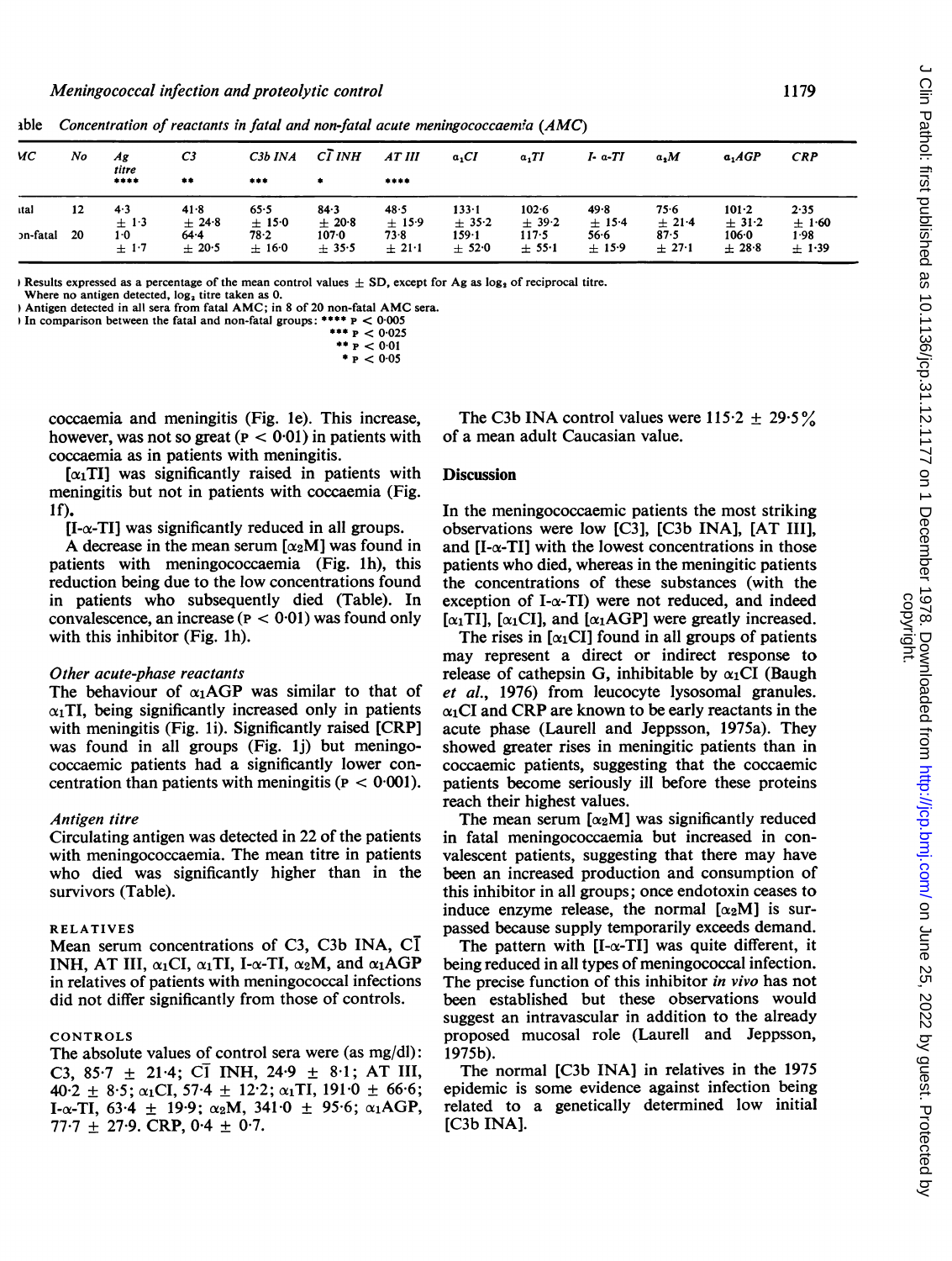

Fig. 2 Shared specificities of some plasma proteolytic inhibitors ( $a_2$ macroglobulin, antithrombin III, C1-esterase inhibitor (C $\overline{l}$  INH), a<sub>1</sub>trypsin inhibitor, a<sub>1</sub>chymotrypsin inhibitor,  $a_2$ plasmin inhibitor).

The findings are consistent with the notion that the rate of protease release by endotoxin is important in determining the outcome of meningococcal infection; if the rate is so great as to overwhelm the responding rise in proteolytic inhibitors, the control of proteolysis may be fatally upset.

As well as being affected more directly by endotoxin, important cascades will be activated also by the released proteases and cascade products. Loss of control of the cascades, especially at local sites (Heimburger et al., 1971), will be further accentuated because of the broad specificities of many protease inhibitors (Laurell, 1974; Moroi and Aoki, 1977). These inhibit enzymes of different cascades as well as otherwise unrelated proteases (Fig. 2). Thus, for example, an inhibitor imbalance initiated by proteases released from leucocyte granules may indirectly result in reduced inhibition of kallikrein and thrombin and so end in permeability and coagulation changes. In fatal meningococcaemia, AT III was indeed terminally diminished and associated with shock and collapse to which reduced inhibition of the permeability-altering kallikrein system may also have contributed. Because of these relationships, the stability of proteolytic equilibrium can be seen to affect susceptibility to endotoxin. Any influence either lessening the inhibitor concentrations or increasing the amount of proteases released would tilt the balance towards initial susceptibility and subsequent development of endotoxin shock.

This component of host susceptibility does not discount the influence of antibody since patients with low amounts of antibody will morereadilyadmit endotoxin and thereby will have greater lysosomal release and activation of the various cascades. The patient with more antibody will allow the entry of only small amounts of endotoxin, which would test the other postulated protective mechanisms less severely. The significantly lower age of the coccaemic patients reported here would be consistent with the lower natural antibody in this age group.

Host susceptibility will thus be affected not only by

antibody but also by the amounts of enzyme present in cells, the readiness with which lysosomes leak such enzymes, and the alacrity with which the host  $\aleph$ responds with effective proteolytic inhibitory sub- $\vec{\Delta}$ stances. The problem in endotoxaemia, therefore,  $\exists$ lies not only in controlling the complement or  $\Omega$ coagulation systems but in stabilisation of proteolysis  $\overline{\mathcal{L}}$ in a wide sense.

#### **References**

- In a wide sense.<br>
References<br>
Baugh, R. J., Gaurer, D. L., Johnson, D. A., and Travis,<br>
J. (1976). In *Proteolysis and Physiological Regulation*  $\frac{30}{100}$ J. (1976). In Proteolysis and Physiological Regulation (Proceedings of the Miami Winter Symposia), edited by D. W. Ribbons and K. Brew, Vol. II, p. 393. Academic Press, New York.
- Bokisch, V. A., Muller-Eberhard, H. J., and Cochrane, C. G. (1969). Isolation of a fragment (C3a) of the third component of human complement containing anaphylatoxin and chemotactic activity and description of  $\vec{a}$ an anaphylatoxin inactivator of human serum. Journal  $\breve{\exists}$ of Experimental Medicine, 129, 1109-1130. Iugh, R. J., Gaurer, D. L., Johnson, D. A., and Travis,  $1(1976)$ . In *Proteobysis and Physiological Regulation* (*Proceedings of the Miami Winter Symposia*), edited by  $N$ . Ribbons and K. Brew, Vol. II, p. 393. Academigre
- Fearon, D. T., Daha, M. R., Weiler, J. M., and Austen, K. F. (1976). The natural modulation of the amplification phase of complement activation. Transplantation  $\frac{1}{2}$ Reviews, 32, 12-25.
- Greenwood, B. M., Onyewotu, I. I., and Whittle, H. C. (1976). Complement and meningococcal infection. British Medical Journal, 1, 797-799.
- Greenwood, B. M., Whittle, H. C., and Dominic-Rajkovic, 0. (1971). Counter-current immunoelectrophoresis in the diagnosis of meningococcal infections. Lancet, 2, 519-521.
- Heimburger, N., Haupt, H., and Schwick, H. G. (1971). In Proceedings of the International Research Conference  $\sigma$  In Proceedings of the International Research Conference  $\sigma$ on Proteinase Inhibitors, edited by H. Fritz and H.  $\sim$ Tschesche, p. 1. W. de Gruyter, Berlin.
- Lachmann, P. J., and Nicol, P. A. E. (1973). Reaction  $\stackrel{\sim}{\circ}$  mechanism of the alternative pathway of complement  $\stackrel{\sim}{\circ}$ mechanism of the alternative pathway of complement fixation. Lancet, 1, 465-467.
- mixation. *Lancet*, **1,** 465-467.<br>Laurell, C. B. (1974). *Protides of the Biological Fluids*,  $\frac{6}{6}$ <br>22. 3 22, 3.
- Laurell, C. B., and Jeppsson, J. O. (1975a). In *The Plasma*  $\neg$ <br>*Proteins*, 2nd edition, edited by F. W. Putnam, Vol. 1,  $\frac{1}{0}$ <br> $\frac{1}{0}$ <br> $\frac{1}{0}$